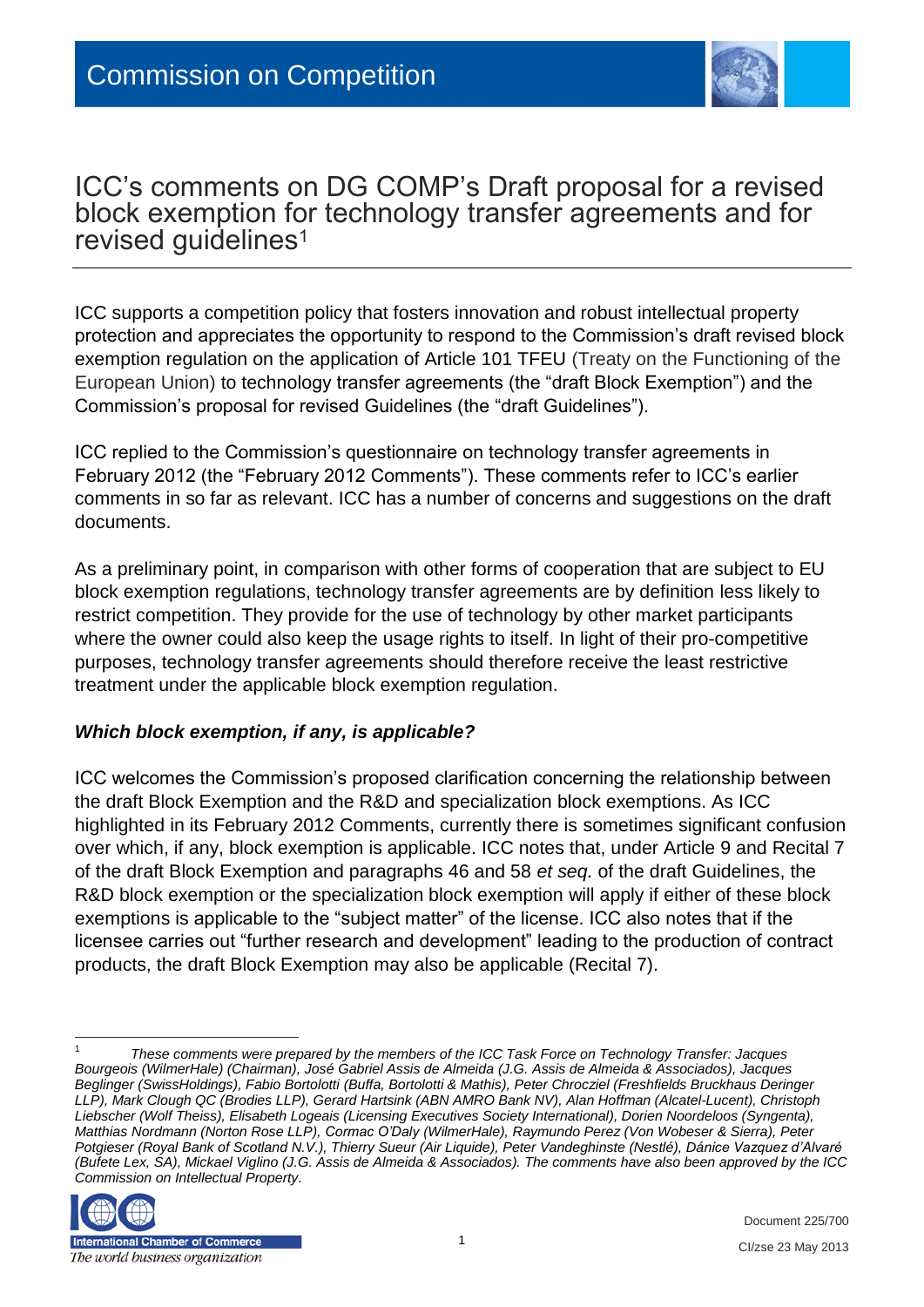ICC also notes that Article 1(c) of the draft Block Exemption clarifies that it is applicable if raw material and equipment purchase provisions in license agreements are "directly and exclusively related to the production of the contract products", seemingly regardless of the value of these purchases.

At the same time, various questions remain about the applicable legal framework, particularly in "mixed" or "hybrid" cases where licenses are granted simultaneously in connection with *e.g.* R&D, production and distribution. First, in respect of Article 1(c) of the draft Block Exemption the use of trademarks will generally not only be "directly and *exclusively* related to the production of the contract products". Instead, such use will often be granted also in connection with the marketing/distribution of contract products. The practical use of Article 1(c) of the draft Block Exemption therefore risks being rather limited. Second, ICC would recommend adapting the wording of the examples in paragraphs 51 and 52 of the draft Guidelines (and possibly other examples as applicable) to provide more legal certainty for "mixed" scenarios in which it may be difficult in practice to determine one precise "subject matter" of the license.

# *Definition of "technology"*

ICC would like to recommend once again that the definition of technology should be expanded. As explained in the February 2012 Comments, there is no plausible rationale for the exclusion of non-software copyright. The distinction between software and other copyright works that are of a technical character is arbitrary and has nothing to do with the innovative character of the work in question. Hence, the reference to "software copyright" in Article 1(b) of the draft Block Exemption should be replaced by "any copyrighted technical work".

### *Market shares*

ICC generally believes that agreements between entities that are neither actual nor potential competitors rarely restrict competition (and if they do, this conduct would likely be caught by Article 102 TFEU). The majority of ICC members would therefore still favour abolishing the market share threshold for agreements between non-competitors.

In particular, ICC regards the 20% market share threshold that Article 3(2) of the draft Block Exemption introduces for agreements between non-competitors when the licensee owns a substitutable in-house technology but does not license this out, as a needless tightening of the rules compared to the current Regulation.

Furthermore, ICC questions how easy it will be to apply this new market threshold in practice. Market definition is often an extremely complex task in technology transfer agreements. As with any other instance in which market shares are used in competition law, there can be difficulties such as obtaining accurate market data. This is exacerbated here as technology markets are often difficult to define and analyse. ICC regrets that the draft Guidelines do not contain illustrative examples of how to define relevant markets.

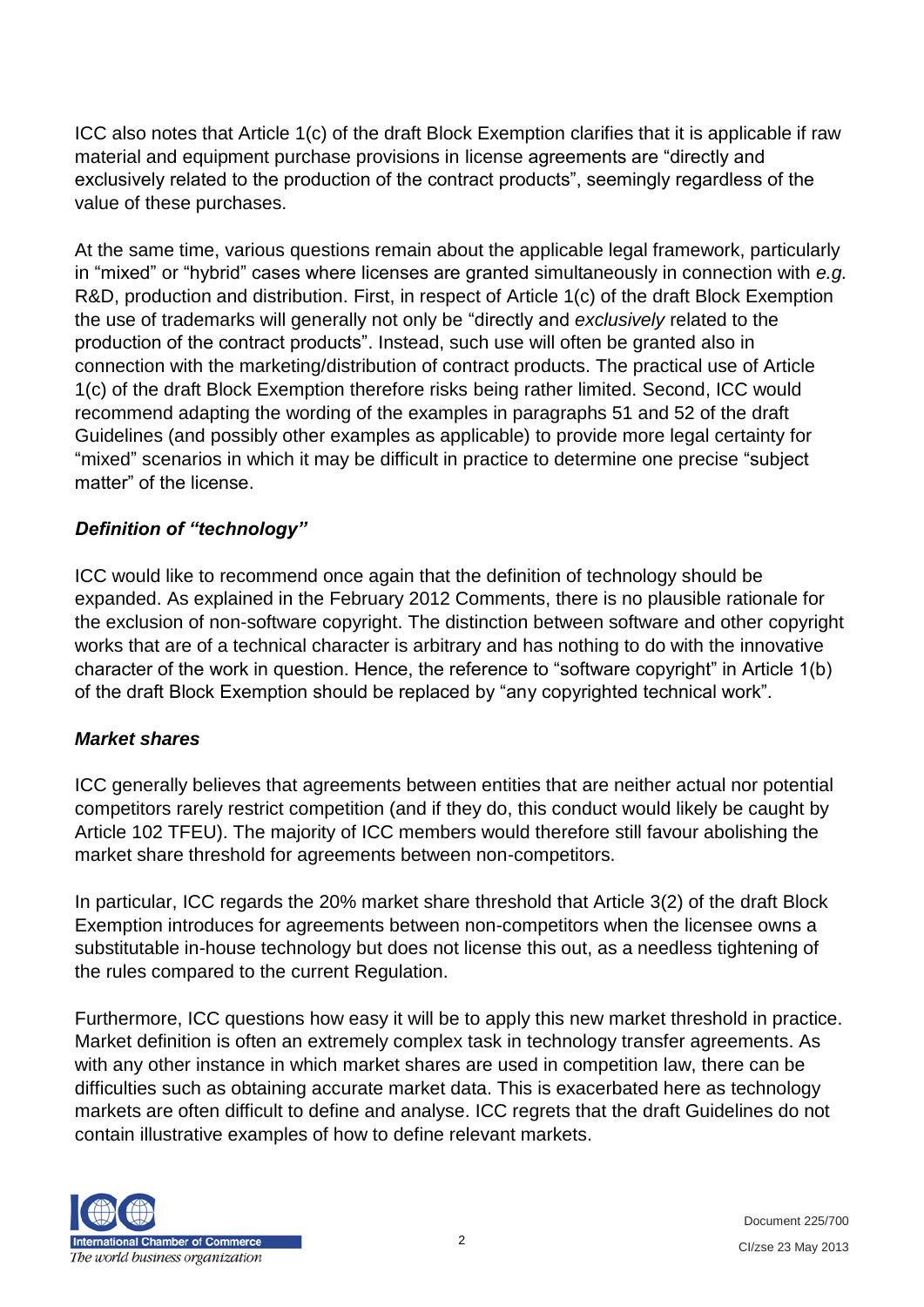Likewise, ICC questions the need to apply the 20% market share threshold to agreements entered into by non-competitors who subsequently become competitors (Draft Guidelines paragraph 75). The approach seems inconsistent with the Commission's policy of applying the non-competitor list of hard-core restrictions in such situations. The draft Guidelines' proposal adds a further complex requirement that parties permanently monitor market conditions. It undermines the benefits of legal certainty and practicability that the draft Block Exemption otherwise intends to provide.

ICC regrets that the draft Guidelines safe harbour (paragraph 144) of four independent technologies has not been reduced to a lower number.

# *Limits on ability to restrict passive sales*

The proposed general treatment of passive sales limitations as hard-core restrictions as a consequence of the removal of the current Article 4(2)(b)(ii) is unwelcome. The intended harmonization with the rules in block exemption Regulation 330/2010 on vertical agreements fails to recognise the differences between distribution and licensing agreements and that the interests of licensors call for the additional protection currently available under the technology transfer block exemption. The corresponding paragraph 116 of the draft Guidelines does not adequately counterweigh the loss of ICC members' contractual freedom since the reference to an objective necessity for limits on passive sales is bound to make the exception very difficult to invoke. Overall ICC believes that this change risks hampering pro-competitive licensing and undermining the technology dissemination rationale of licensing agreements.

### *Grant-back clauses*

ICC regrets the proposed shift to individual analysis under Article 101 TFEU of all exclusive grant-back provisions introduced by draft Article 5(1)(a). As ICC noted in the February 2012 Comments, the current system of treating exclusive grant-backs to severable improvements as excluded restrictions and all other grant-backs as exempt seems to work well. Again, as highlighted in those comments, ICC is not aware of any empirical evidence of the current system not working well. ICC questions the anticompetitive presumption the Commission seems to have adopted here especially since a licensor can normally already use intellectual property law to restrict a licensee from using any non-severable improvements.

### *No-challenge provisions*

ICC is somewhat surprised by the proposals regarding no-challenge clauses. Draft Article 5(1)(b) would require that both no-challenge and termination clauses need to be analysed individually for compliance with Article 101 TFEU rather than the latter being exempt. ICC would like to emphasise its support for the Commission's aim of identifying invalid intellectual property rights. However, the proposed change appears to go too far and ICC fears that licensees would try to capitalise on the change by trying to renegotiate license terms under the pretext of challenging validity. Ever since the entry into force of Regulation No 2349/84, exemption of a licensor's right to terminate a license agreement if its intellectual property is

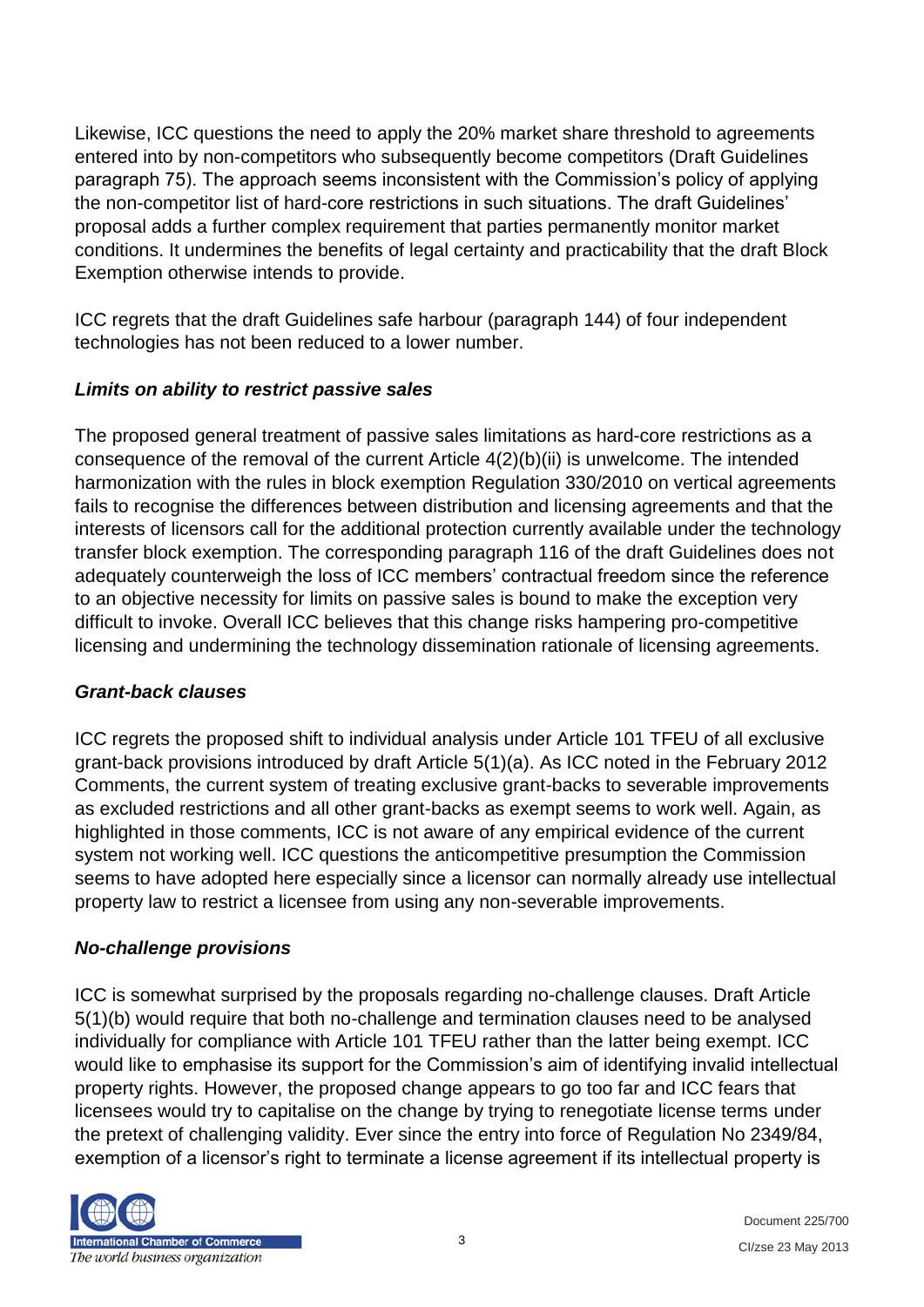challenged by the licensee has formed an integral part of the Commission's policy in this area. During the course of almost 30 years now, ICC has not become aware of any actual anticompetitive effects resulting from termination provisions and the Commission's proposal does not provide any examples of this. The current regime strikes a good balance between the parties' rights and, ICC submits, upholds the Commission's aim of eliminating unwarranted intellectual property protection.

#### *Pay-for-delay and settlement agreements*

ICC notes the reference in the draft Guidelines paragraph 223 to the potential need for antitrust scrutiny when disputes are settled on terms that seemingly would not normally have been accepted "based on the merits of the licensor's technology". ICC would caution against the Commission, or any other competition authority, assessing the validity and strength of an intellectual property right. This is a complicated assessment that competition authorities are generally not well placed to carry out. Rather, this is a task best carried out by national courts.

### *Patent pools*

Given the pro-competitive effects of patent pools in reducing transaction costs and clearing patent thickets, ICC, as stated in the February 2012 Comments, supports the questioning, in draft paragraph 247, of the received wisdom that the inclusion of non-essential technologies is necessarily anti-competitive. In light of the sometimes enormous administrative burden required to assess whether technologies are essential, the acknowledgement of the procompetitive effects of mixed pools in certain situations is appropriate.

ICC questions the proposed change from "fair and non-discriminatory" to "FRAND" in the first sentence of paragraph 252 of the draft Guidelines. Royalty and other terms must be FRAND if the technology in the pool is essential. If, however, the technology in question is nonessential, the current wording, which requires that "royalties and other licensing terms should be fair and non-discriminatory", is more appropriate.

#### *Other comments*

ICC's February 2012 Comments raised two other issues that we would recommend be further considered by the Commission.

First, while ICC welcomes draft paragraph 45's additional language regarding the scope to determine the transfer price of an intermediate contract product between sub-contractors, the treatment of sub-contracting should be further clarified. While the draft Guidelines' paragraph 45 provides that they cover 'subcontracting' "whereby the licensor licenses technology to the licensee who undertakes to produce certain products on the basis thereof exclusively for the licensor", this still is not expressly reflected in the draft Block Exemption. If the other conditions of the Block Exemption are met, ICC also believes that language should be added to the Block Exemption explicitly exempting a license under which the licensee must supply